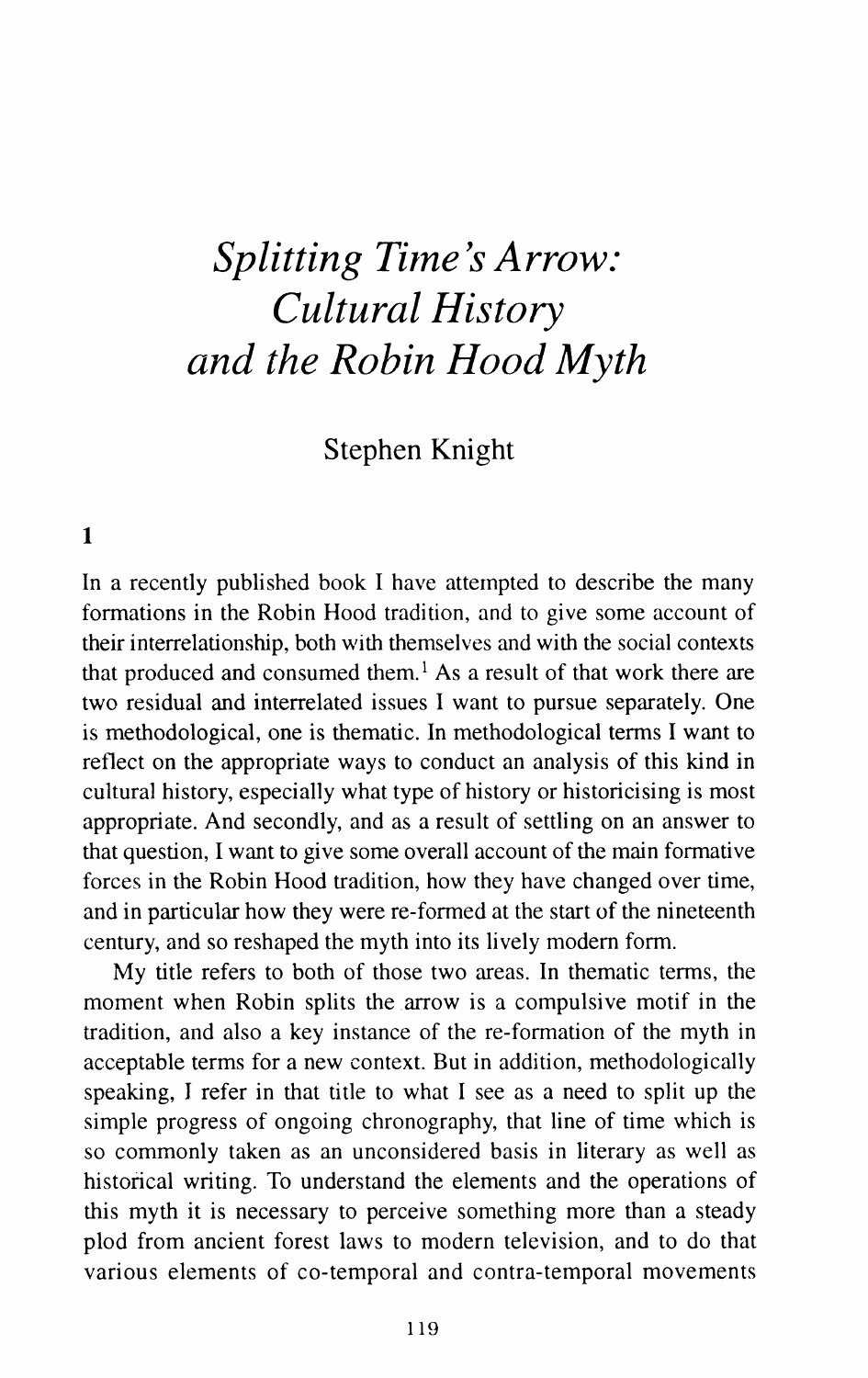will need to be focused upon, various overlaps, gaps and recurrences. There are two ways of splitting an arrow: longitudinally into strips as Robin does in his improbable moment of heroic archery; and latitudinally, into many separate short pieces, that is into separate periods and contexts. I will do the latter in the process of seeking historical meaning in the complex and often contradictory structures of the Robin Hood tradition.

The actual (that is, imaginary) arrow splitting is a good place to start. We all know the scene. The Sheriff's brutish chief archer has shot in the final for the golden arrow. His shaft stands quivering in the centre of the target. The heavily disguised opponent steps quietly forward. His friends look anxious. Prince John, or perhaps the Sheriff, smiles meanly. But our incognito hero draws, pauses, and lets fly. His arrow sweeps through the sky and, with a crack, lands on the very tip of his opponent's shaft, splits it into waving fronds, and plunges right into the heart of the target, through the point of the other arrow.

The crowd goes wild; the heroic archer smiles, just a little. Robin Hood has won the archery contest.

But why did he win? Why wasn't it a draw? When I used to play darts, you would occasionally stick one dart in the plastic or wooden tip of the other, but you would always get the same score as the original dart. Did Robin win for hitting dead centre when it was obscured? Or did he actually win for splitting his enemy's arrow?

A date may help. This compulsive motif is not in fact medieval, or even renaissance, like some major re-formations of the Robin Hood tradition. It comes from the hands of Sir Walter Scott, that deadly narratological marksman. It is in *Ivanhoe* Chapter 13 that the arrow splitting first occurs as far as I am aware and Scott's main source, here as elsewhere, is none other than himself; there is a scene in *The Lady of the Lake* (V.22) where the Douglas splits his own arrow in this kind of way. The origin is presumably in a misinterpretation of the phrase 'to split the peg' or 'to split the wand', different mechanisms of archery perfection from an earlier period, which are mentioned in early ballads that Scott would certainly have known, including *The Gest of Robin Hood* and 'Adam Bell, Clim of the Clough and William of Cloudesly'.<sup>2</sup> The meaning of the incident is not hard to find, in competitive masculine self-consciousness: Robin apparently is represented as being more powerful in phallic terms than his enemy,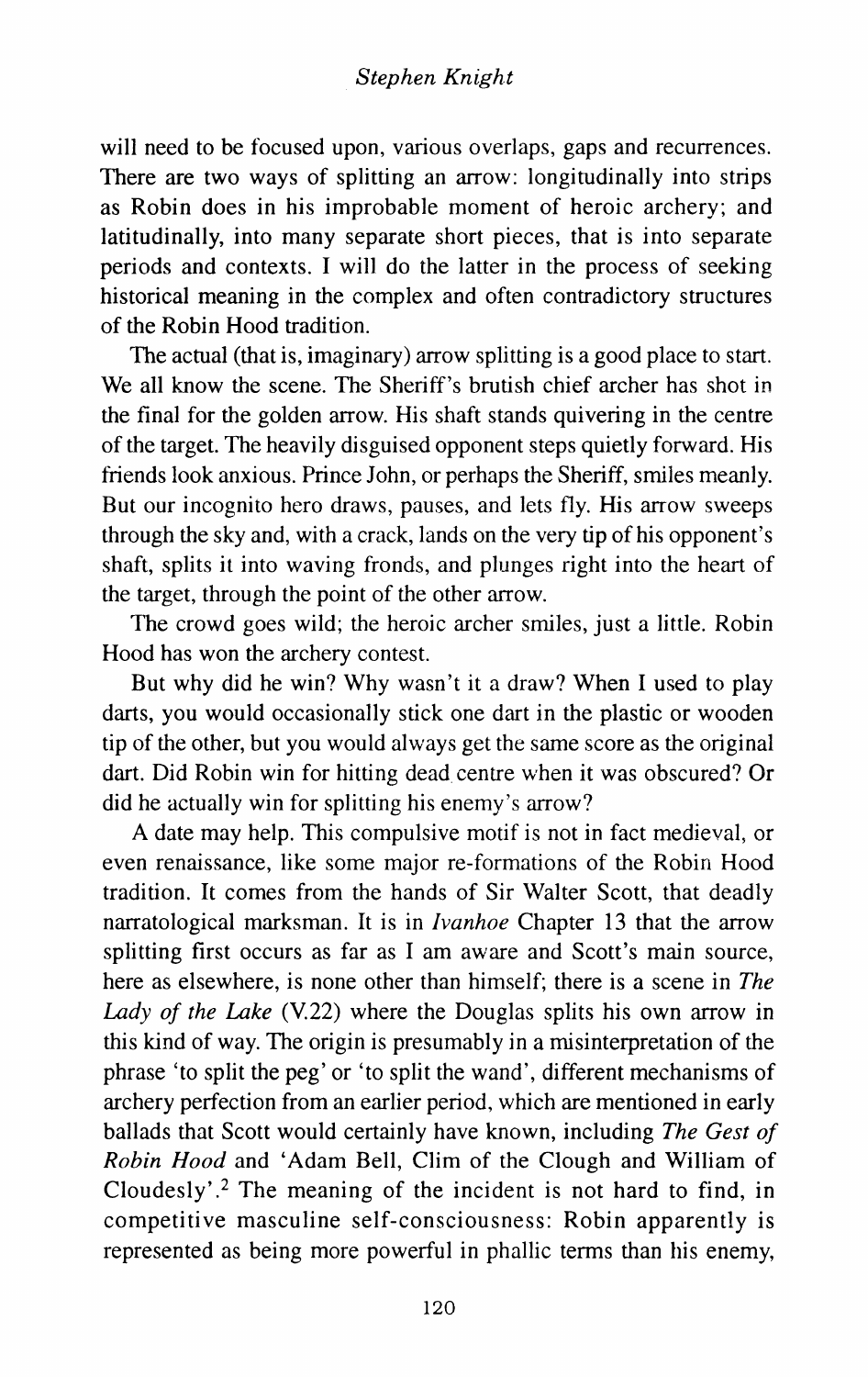and the compulsive nature of the motif is parallel to the popularity of Arthur's capacity to withdraw the sword from the stone, or as mythographers would have it, withdraw the phallus erect.

The wider significance of the arrow-splitting moment is that it suddenly appears and then becomes a compelling motif, as the myth that is renovated in the early nineteenth century is mediated in many popular sources, through to modem film and television. I will return to the period and the elements of that renovation towards the end of this paper. The point about opening with this incident is to stress methodologically that historicising the Robin Hood myth does not necessarily start with year one in the tradition; it starts by studying the relation between elements of the tradition and the contexts in which they appear or are fully developed. Time's arrow, that is, should not be simply followed, but neither should it in this case be simply reversed, as Martin Amis masterfully did in his novel of that name, in order to suggest that the holocaust was not in fact a historical necessity, but a wilful creation by people in their own fragment of time. In the case of this study, time's arrow needs to be split laterally into fragments, because the myth itself has never been simple or single, but has always had multiple interpretations, often of quite contradictory political character; by splitting the tradition into notionally disconnected moments an analysis can comprehend how each interpretation has presented the hero's inherent resistance to authority as being of a specific kind and with a specific purpose.

# 2

One major attempt to assert, and ideologise, linear time in the tradition, which I wish to controvert for several reasons, has occurred in our time, namely the attempt to read Robin Hood as a historical character. In referring to the tradition as a myth I am evidently rejecting this notion by denying it the name of legend, and before elaborating on the contradictory and complex character of the myth, I should specify my reasons for rejecting the historical simplicity of a notionally real Robin Hood whose legend has been exfoliated in various ways, with ideological purposes.

Most of the Robin Hood bibliography items in recent years have been in this mode of biographical historicism; it is a main, though by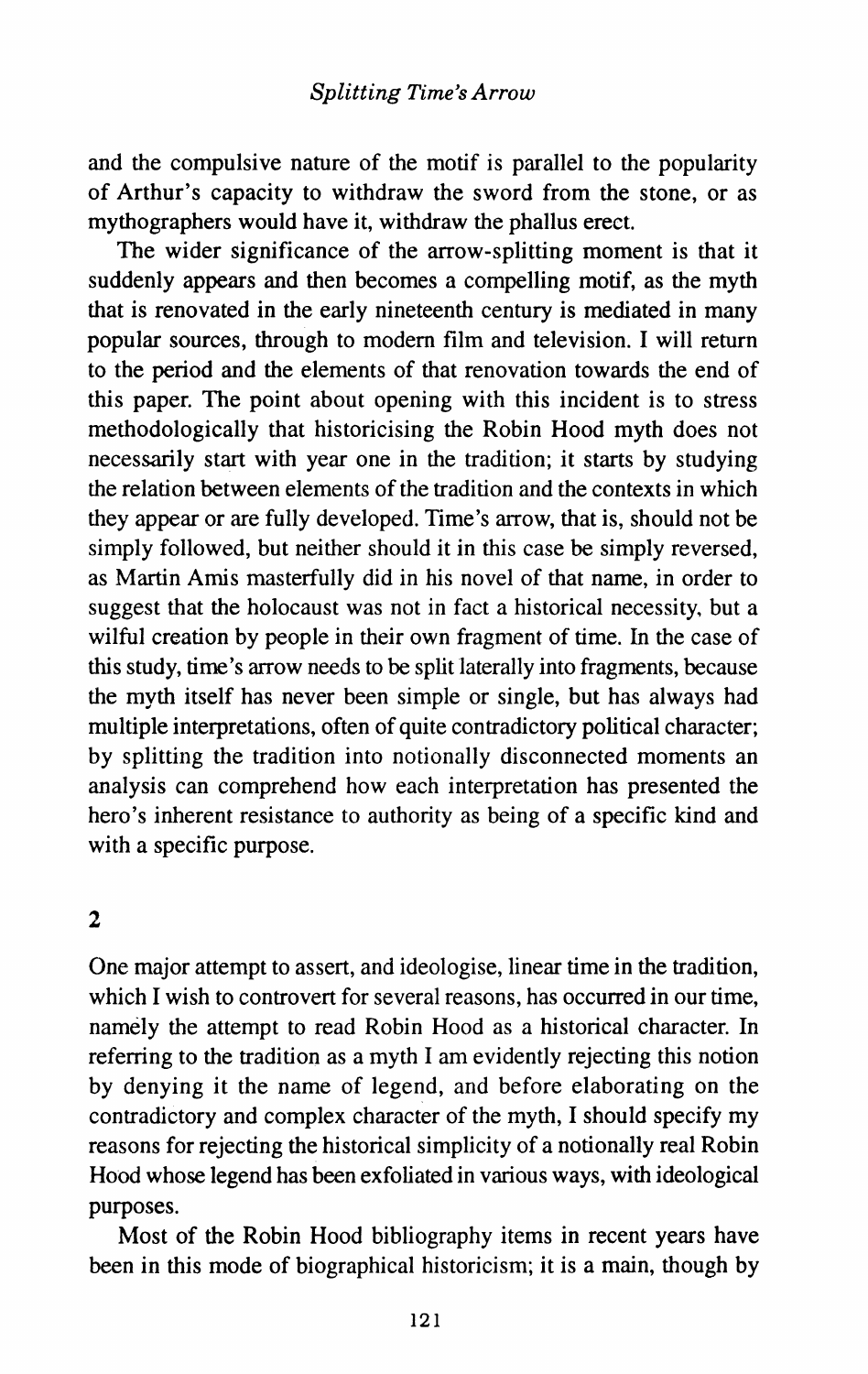no means only, interest in the long introduction to *Rymes of Robin Hood*  by the historians R. Dobson and J. Taylor.<sup>3</sup> It is the only focus of the book by John C. Bellamy and a major emphasis of J. C. Holt's book.4 Several recent articles have returned to the question of who was the original Robin Hood. The premises are both empiricist and individualist, of course, and in that way they replicate two of our culture's basic concerns. Ironically, this mode of historicism is itself located inside history—whereas most of its practitioners would feel they are outside the myth and its processes, and so feel they can speak on behalf of history itself, rather than their own self-constructive practice.

This 'real Robin Hood' industry, or ideology, goes back some way. We can perhaps overlook the early attempts to find a biography for the hero as being less (or perhaps more) than empirical—Stukeley's famous genealogy, for example, which connected the outlaw with the conqueror's own family, as Robert Fitz Ooth.<sup>5</sup> The first true hero of empiricism was Joseph Hunter, a Yorkshire archivist, who in 1852 published the remarkable fact that Edward II had in 1321-22 employed a valet of the chamber called Robin Hood.<sup>6</sup> Hunter connected this with the story in the *Gest* of Robin serving, for a while, an unnumbered King Edward. But intriguing as the detail is, this Robin was never an outlaw or a fugitive.

Equally incomplete are other contenders-the fugitive found by Crook in the Reading court rolls from 1261-62 can with some strain be seen as a reference to an earlier figure:<sup>7</sup> he may, the historicists argue, have been connected with the outlaw just because he was a fugitive named Robert and so the quest goes back earlier, to the man found by L.V. D. Owen in York in 1226 called 'Robert Hood, a fugitive'. 8

The implication has been that a careful enough empirical search will find the real figure from whom the legend spreads, and Holt is satisfied that Owen's man is the source. $9$  But to construct a pleasingly historicoindividualist stemma of this kind involves excluding evidence. For example, why pass over the slightly earlier and evidently different Robert Hood, an abbot's servant who killed a man in Cirencester in 1213. He is regarded by Holt as a 'less likely possibility'<sup>10</sup>-but why? The West can be quite fertile Robin Hood territory, at least for plays and place names, and there are early instances of the outlaw defending the church against its enemies, as in Walter Bower's continuation of John of Fordun's *Scotichronicon* from the 1440s. 11 More tellingly, why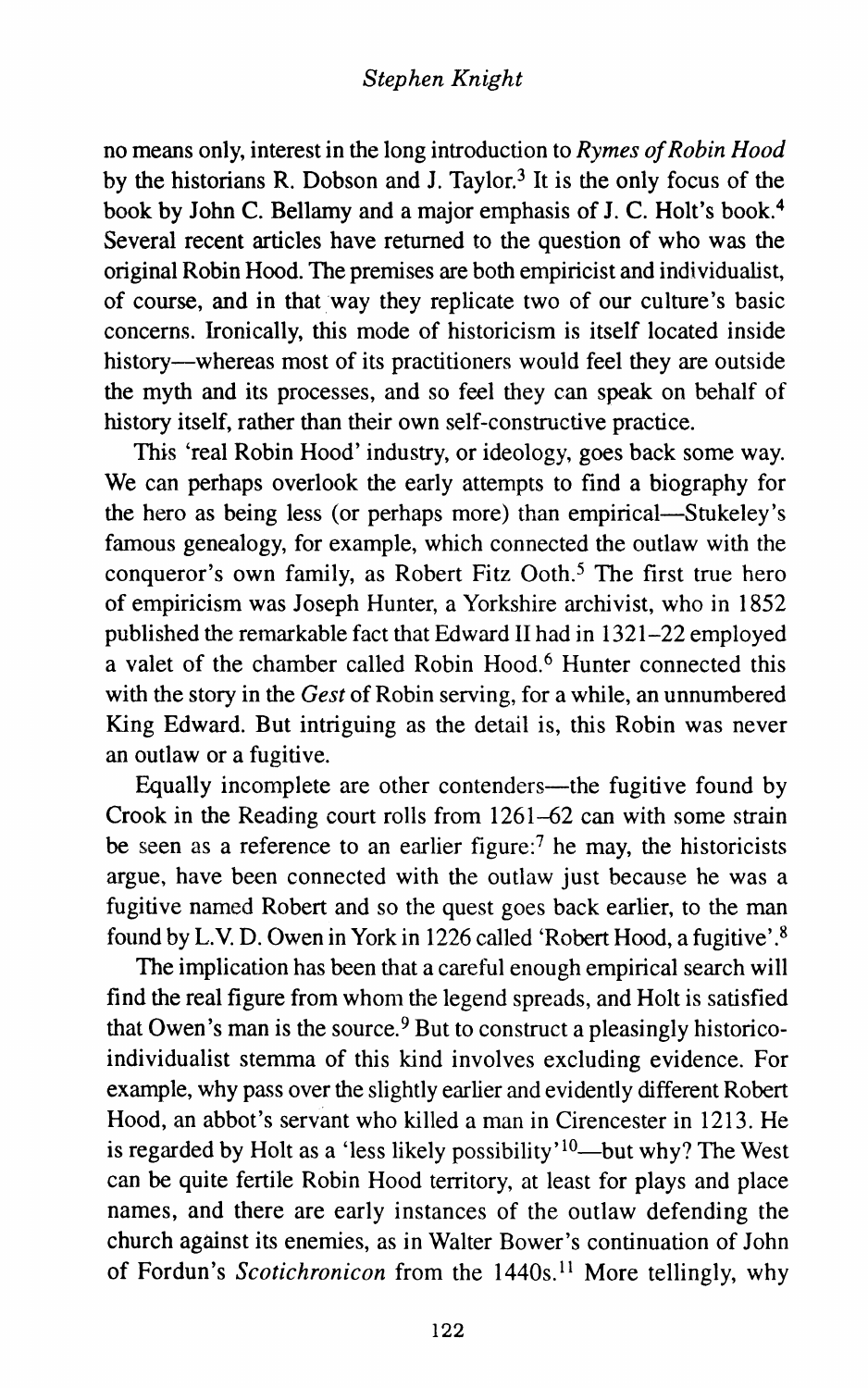does Holt also name as 'less likely' the certainly historical Robin Hood who was arrested for breach of a royal forest at Rockingham in 1354?<sup>12</sup> This is an area quite rich in Robin Hood associations, apart from being only a long day's walk south-east from Sherwood.

It is the linear nature of this concept of history and the individualised basis of the implied ontology that are central to the problem. The empiricist historians have their own version of time's arrow, which privileges themselves as capable of knowing that one other person of importance: here stand proudly, side by side, the true Robin Hood and his true historian.

On the contrary, the records imply that the name Robin Hood is a *nom de guerrilla:* it is taken up by people who are fulfilling the role of anti-authoritarian activities, whether in game or criminal earnest. It is a name like Santa Claus, which people bear when they are fulfilling an appropriate role. The reality of Robin Hood, that is, lies in his mythic function. Where that function and that name came from is obscure, but it certainly seems that the youthfulness implied by the diminutive 'Robin' and the elusive mystery implied by 'Hood' as a cognomen are central. Some scholars, such as Robert Graves and Margaret Murray, have taken 'mystery' much further, wanting to see Robin Hood as fully connected with magic, witchcraft, the old religion.

That mantic reading of the hero is not strongly supported in the surviving evidence, but it is clear enough that some elements of a natural force are part of the myth. as is strongly realised in recent film versions, especially the television series 'Robin of Sherwood' made for Harlech television, starting in 1984. But the myth is more specifically centred on a notion of resistance to wrongful authority, and it is in those circumstances that most of the 'real' people appear to have taken up the name, or to have been given it. The impact of Robin Hood's mythic functions in history becomes clear if attention is paid to the genre in which the early tradition is both most widespread, and also most obscure.

3

The Robin Hood plays and games belong to a genre which I would like to bring to the fore in the tradition, both past and present, namely performance. This is partly because it appears that drama is the genre central to the tradition, through to modern television and film versions,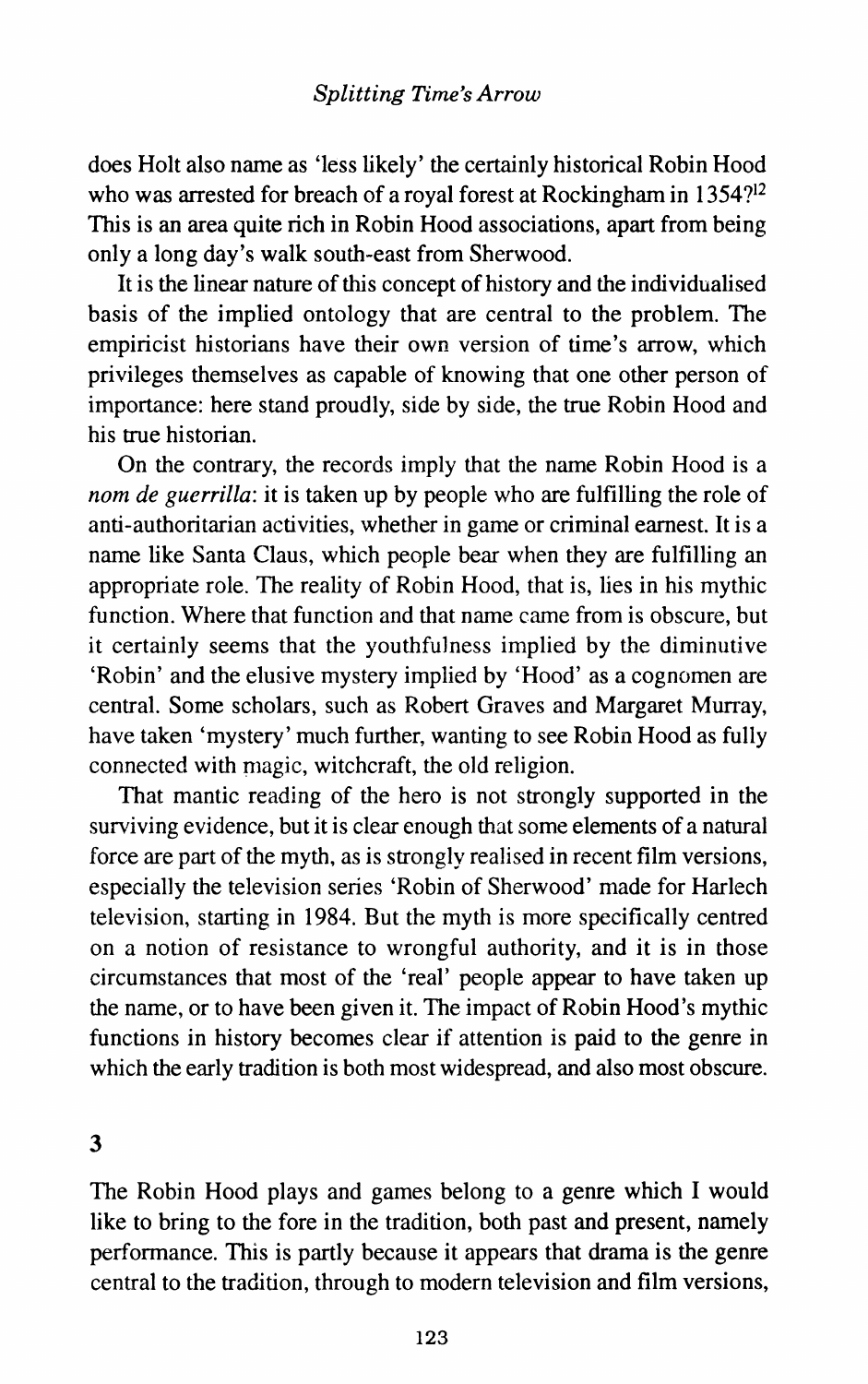but also because of the remarkable popularity of performance in the early period. In the appendix to my book, there appear some 260 references to the hero by 1600. A few are texts, others are proverbs, topographical connections and general comments about the hero. But the largest single group by far, more than half of the 260, are specific references to the staging of the Robin Hood play-game, a title I use to indicate how this is at once a semi-formal play and a communal game or ritual activity. The usual term 'plays and games' is too vague and suggests they are separate, rather than a continuum of kinds of socialised performance. None of the play-game texts survive, presumably because they were never written down or, more likely, had no fixed verbal form. Some descriptions of the activities are recorded, and quite a few accounts for costumes, props, entertainments and so on. This is because these play-games were very often semi-official, supported by the town authorities, and so their accounts at least were written down. In keeping with that status, the play-game is often a communal celebration, where Robin Hood both represents natural forces and brings them to the advantage of the local community.

A typical Robin Hood activity is when he and supporters will walk through the woods to a nearby village or small town and collect money. Robin Hood of Finchamstead arrived in Reading in 1505 and collected for the village. A few weeks later Robin Hood of Henley arrived for the same purpose. The natural connections are sometimes symbolic-Robin might ride in a cart decorated with blossomy boughs, and he often wears green. The natural connections are not only topographic and symbolic: the season is crucial. One of the recurrent mistakes about the Robin Hood play-game is that it takes place on May Day. It is clear from the evidence, and clearly stated by David Wiles (whose book, brief though it is, is the best authority on the topic) that the date of the Robin Hood play-game is late May or early June, and Whitsunday is the focus.<sup>13</sup> As anyone living in the English countryside will know, by the end of May the hedgerows and woods are white with blossom, showing full early summer, not the more uncertain promise of late spring. Robin Hood is associated with functioning nature, not with fertility rites towards that function.

But the natural symbolism and the money collected were directed towards the local community (not toward the poor-that comes in another part of the mythical forest, as we shall see). The churchwardens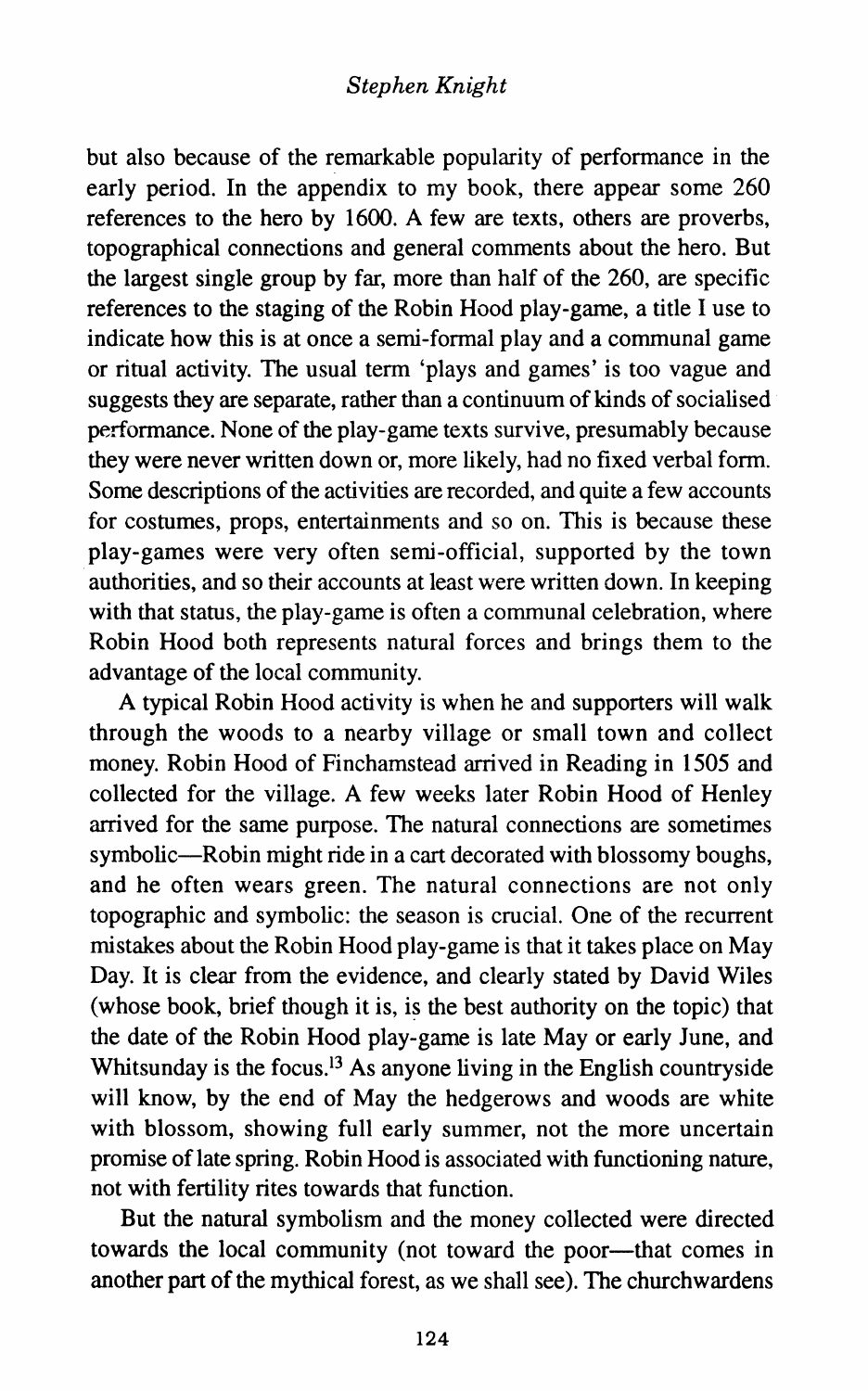often controlled the play-game income, though it might be spent on civic not spiritual matters, like improving the roads. But the play-game was not always so communally coherent. The ritual can be a force for conflict in two possible connections. One is when there is rivalry between communities. There was a serious riot in the West Midlands in 1498 when the men of Wednesbury came to Walsall on Robin Hood's day in spite of legal prohibitions;<sup>14</sup> they came for mischief, not just merriment, and we know about this because of legal intervention to keep the peace.

Other violent versions of the Robin Hood play-game occurred when the local authorities, particularly in Scotland, sought to contain the carnival whose values they now disavowed; new religious attitudes rejected older forms of ritual, and other conflicts occurred when the size and complexity of a town meant that the space of natural communality had become a site for class dissension, as in Edinburgh in 1561 when the tradesmen, their apprentices as usual acting as shock troops, clashed with the legal authorities over Robin Hood activities. <sup>15</sup>

The play-game, however, only briefly suggests a version of the conflicts which are elsewhere more fully realised through the authorityresisting figure of Robin Hood in the ballads. This pattern does, though, appear more clearly in a few early written plays which are close in narrative to the more widely available early ballads. In these genres, which appear related to rapidly developing craft towns, particularly Nottingham, there is a central strain between a sense of local authority, itself seen as natural in some way, and the threat of external governmental forces, seen as foreign and constricting. Poacher versus royal forester is an obvious version of this, as is free local figure versus the force of the king, as mediated by the sheriff. Resistance to a distant authority, whether it is clerical in the person of monk or abbot, or secular in the role of sheriff or forester, is the central mechanism of the early Robin Hood myth, especially in the ballads: clearly a historical and social conflict being played out here.

The notion of local, quasi-natural value represented by the hero appears to be always associated with a specific place. Robin Hood it is striking to notice, is always strongly localised in the early period. He is Robin Hood of Sherwood, or Barnsdale, of Inglewood or even Richmond Park. And he is equally strongly connected-often negatively-to the small towns growing up beside these attractive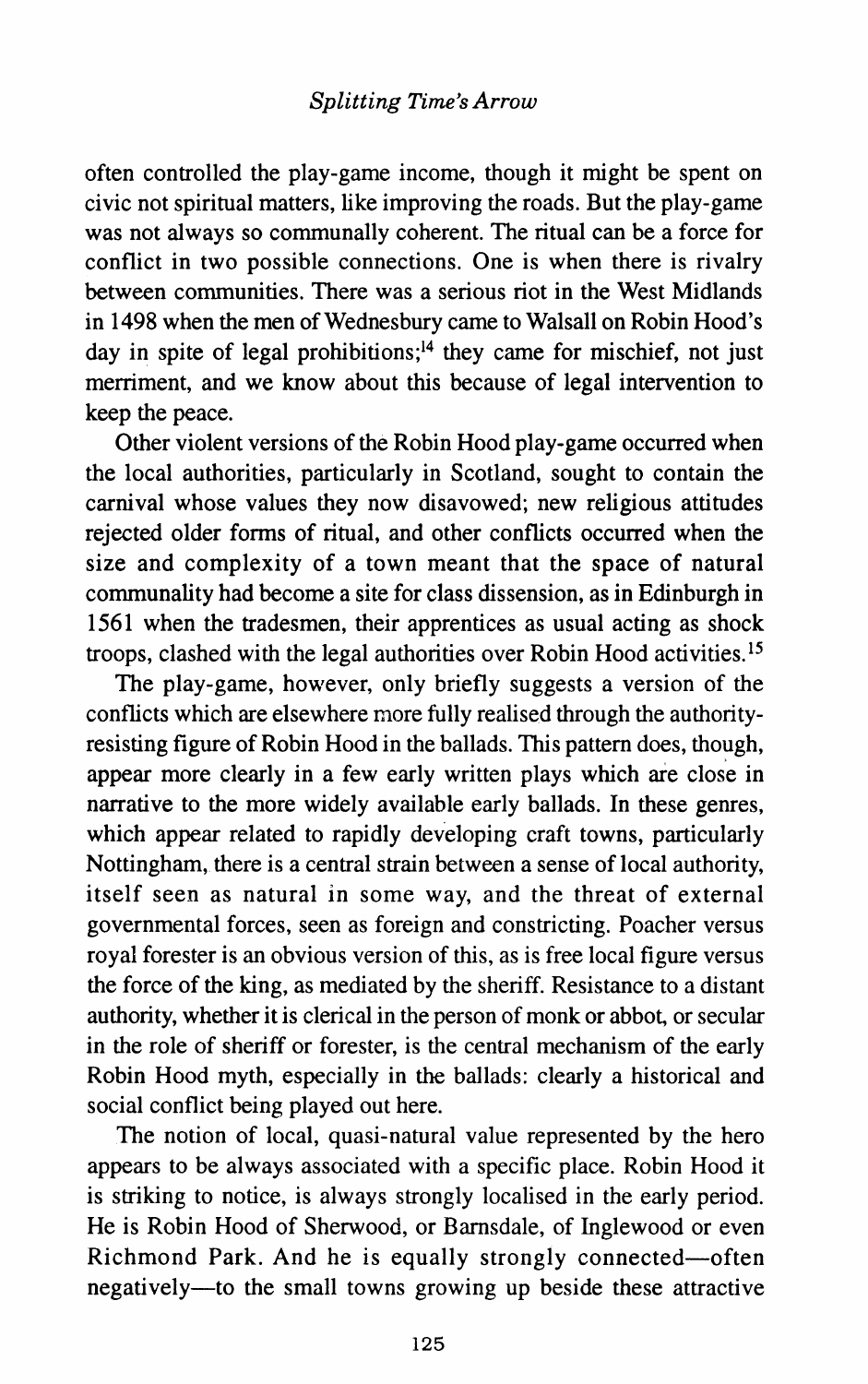open spaces of liberty and imaginedly natural life. The ultimate authority, whether King or St Mary, is regarded with respect; but the officers who imposed authority in their names are far from admired. Much of the thrust of the early ballads and the surviving early plays is exactly of this kind, acting out a conflict between local community and wider, national forces of legislation.

#### 4

In the previous section I have been referring to early plays, a few of which still exist, and early ballads, quite a number of which survive. They essentially tell the story of Robin Hood the social bandit, this figure who is essentially local and natural in his values, and who is more or less resistant to authority, depending on the context. However, this pattern should not be read as simple. In its sense of resistance to distant authorities this material can have quite different political implications in the same period. Around 1450 two narratives are preserved. One is told by Walter Bower, a Scottish chronicler who adds to Fordun's *Scotichronicon* an example of Robin Hood's outlaw activities; he dates the events in 1266, just after the time of Simon de Montfort, whom Robin supported, according to this account.<sup>16</sup> For Bower, what is memorable is that Robin, though knowing the sheriff was in the forest looking for him, refused to interrupt mass before sallying out to defeat this representative of an external, and in this case anticlerical authority. But at just the same time is also recorded the long ballad of 'Robin Hood and the Monk',  $^{17}$  in which Robin goes alone to Nottingham to worship Mary, is betrayed by a 'great-headed monk' and imprisoned by the sheriff. In revenge Little John and Much behead the monk and humiliate the sheriff: both church and state are punished for their anti-natural and anti-local activities.

If the early Robin Hood is, within his social bandit range, quite varied, greater variety was to come. This is not a simple process of historical change—the radical local figure remains in story and especially song, and can be traced in many ways through to the presentincluding in Michael Tippett's Marxist ballad opera from 1933. 18 But that figure of early resistance was overlain with another of more conservative character, as new social and cultural formations reconstructed Robin Hood: more fragments broken from the shaft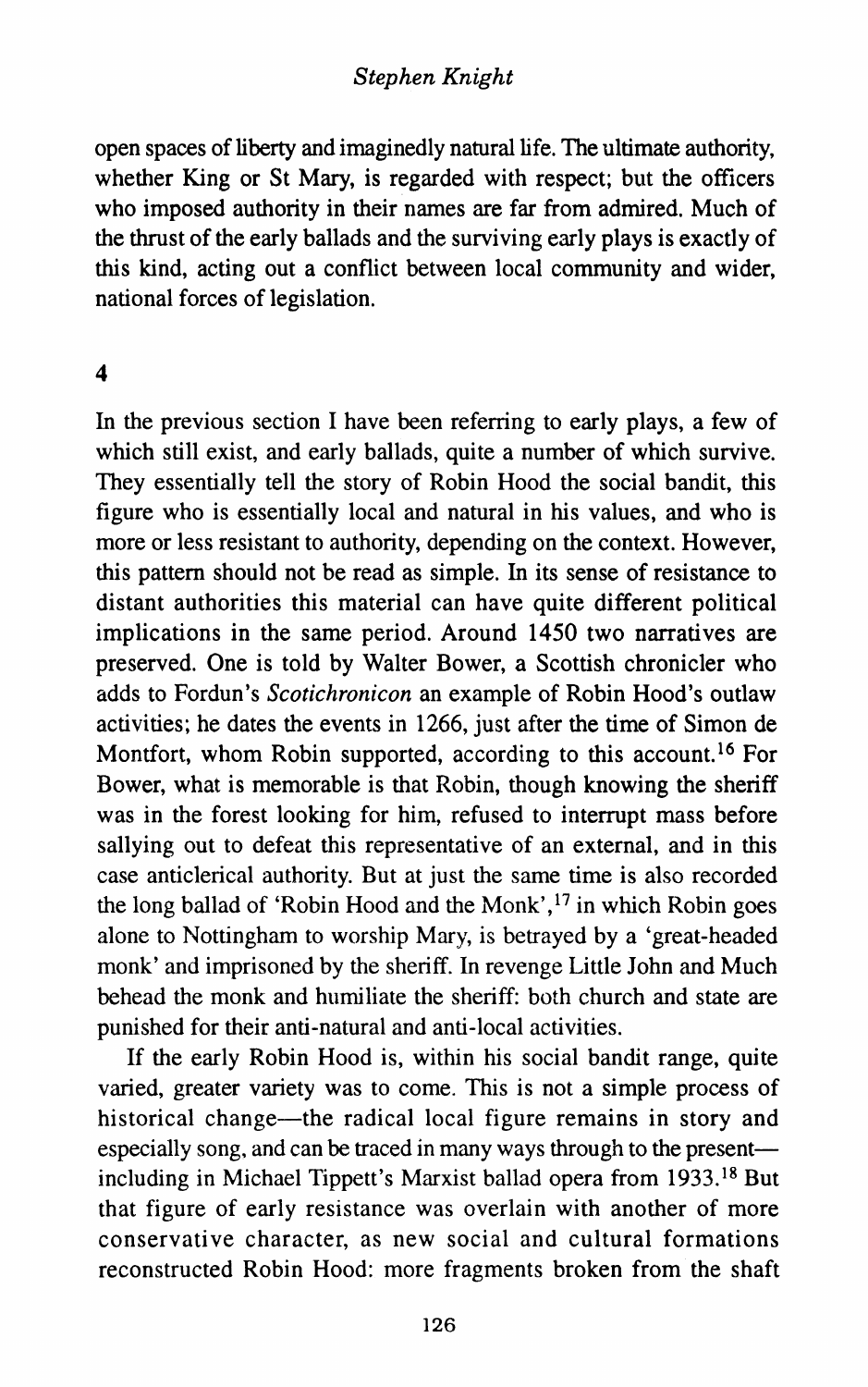of time's arrow needed to be scrutinised to historicise further patterns in the myth.

It was the sixteenth and seventeenth centuries which saw the development of the gentrified version of the myth of Robin Hood. Only now was the hero dated in the chaotic time of King Richard I, turned into a lord, provided with a lady, and made a hero of charity who steals from the rich to give to the poor: such condescension did not belong to the social bandit, who stole to give to his own class fraction only. All these new formations come together in the figure of the dispossessed Earl of Huntingdon. Once the authority he resists is itself wrongful, the outlaw can clearly represent good rule focused on royalty and aristocracy: he has become a figure of hierarchical conservatism, where before, and sometimes after, he has been a figure for variously radical local authority. This is a major change in the thrust of the myth, a conservative incorporation of considerable impact that is still to a large extent present in modem versions. In this formation, it is usually bad royal officials and corrupt Catholic churchmen who are resisted (not yet bad King John), and Robin has an automatic right to lead the outlaw band because of his birth, where in the social bandit version the leadership is a difficult matter, sometimes negotiated in the stories, and all non-local authority was suspect.

The agencies of this gentrification seem multiple. They certainly include renaissance historians anxious to be thought well of by the powerful, the first of whom has the not inappropriate name of John Major. In his *History of Greater Britain,* published in 1521, he set Robin firmly in the days of bad King John and stressed the outlaw's humane and chief-like character, so appropriating his power for the nobility. On the basis of this remodelling of the hero, in his *Chronicle at Large* (1569) Richard Grafton speculated that he might have been an earl, and by 1592 John Stow's *The Annales of England* gave the full story of dispossession in the days of Richard. A dramatist joined in when in 1598-99 Anthony Munday, in two five-act plays *(The Downfall*  and *The Death of Robert Earle of Huntington),* fleshed out the story, matching Robin the Lady Matilda Fitzwater to provide the lineage that such a lord would expect.<sup>19</sup>

But the gentrification was not immediate, complete or even artistically potent. The memorable conflicts of the early plays and ballads, already well known by the 1590s, are almost completely absent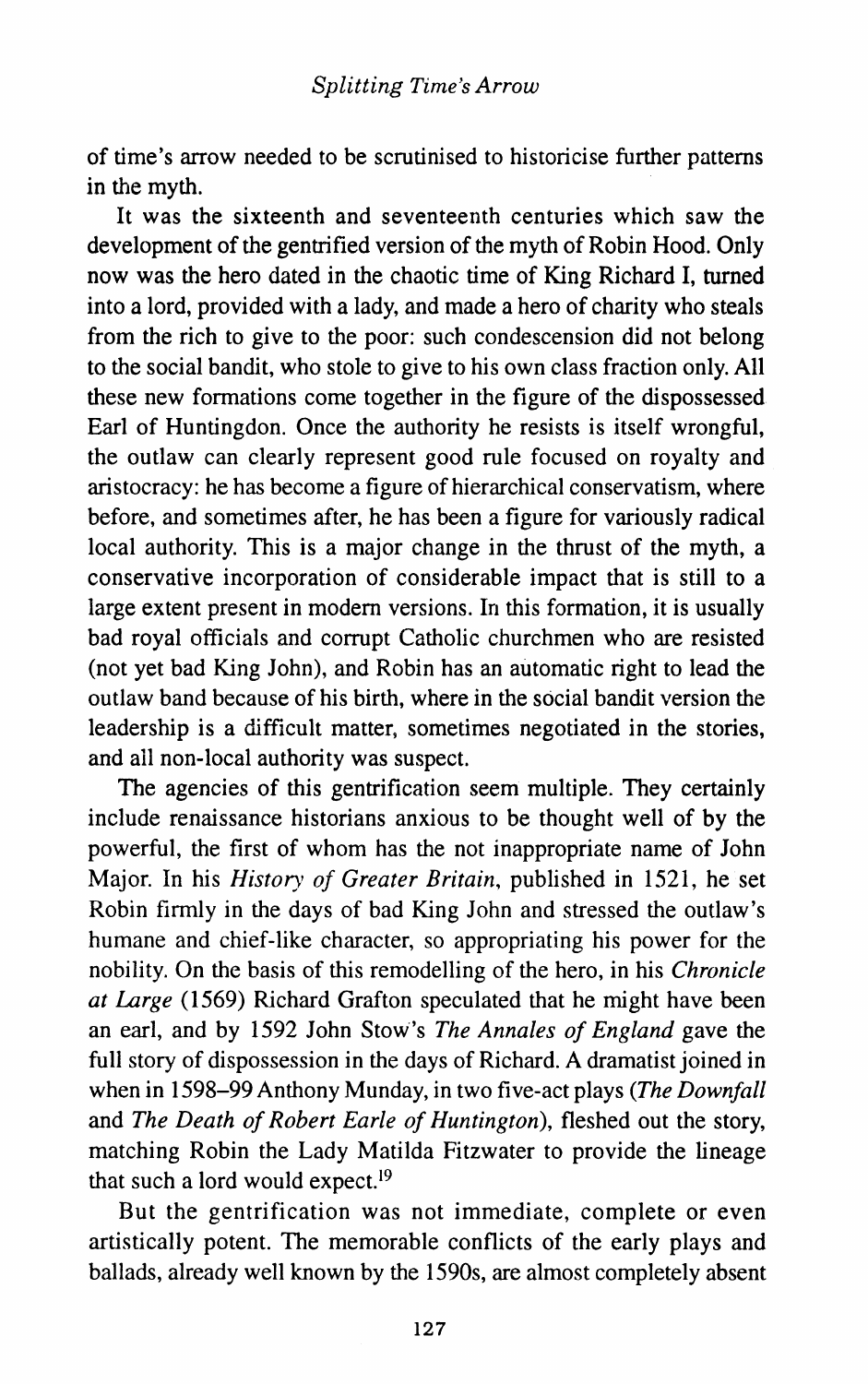from the gentrified tradition. What followed in that lofty mode was aesthetically enfeebled in many ways as a result of ignoring this theatrical vivid material. Robin Hood masques, playlets, harlequinades and ballad operas through the seventeenth and eighteenth centuries brought little life to the story of the genteel outlaw. Ennobled in rank but largely bereft of interesting narrative incident, Lord Robin struggled on in various half-effective, action-starved modes, until another major change, itself relating to a new fragment of history, came over the tradition after 1800 and shaped it for modem interests.

#### s

Without the rejuvenating imagination of Scott, Keats and Peacock early in the nineteenth century, it seems likely that the myth of Robin Hood would be as lost as are the stories of Guy of Warwick, Bevis of Hampton, Johnnie Armstrong or other late medieval heroes who have not engaged the modem imagination. The ancient notion of a natural force resistant to wrongful authority is reconstructed in the late eighteenth and early nineteenth century period of revolutions, social, industrial and poetic, and the force of the outlaw figure becomes a focus of modem concepts of the self and state. In part, the energy is derived from the fact that the old ballad materials were linked with the gentrified tradition through the anthology of Joseph Ritson, who in 1795 gathered almost all the early stories, recognised their radical force strongly and favourably, but also celebrated Robin as a displaced Earl. However, the old material also had its vigour directed in fresh ways. New history made new forms in the old myth.

Scott, in splitting the arrow, made Robin a competitive male. But the arrow he split was fired by a certain Hubert, whose grandfather shot at Hastings. Scott also inscribed in the myth a structure that is usually called nationalist, though it is, in fact, basically racist. Much has been written on Scott's success in creating a national image for both Scots and English in his historical fictions, and the nationalist potential of the Robin Hood material has been crucial in its power over the last two centuries-indeed it was as a part of the materials for the distinctly nationalist new curriculum of English that Robin Hood ballads, plays and anthologies were published in large numbers from 1910 to 1930, in both England and America; many of the film and television forms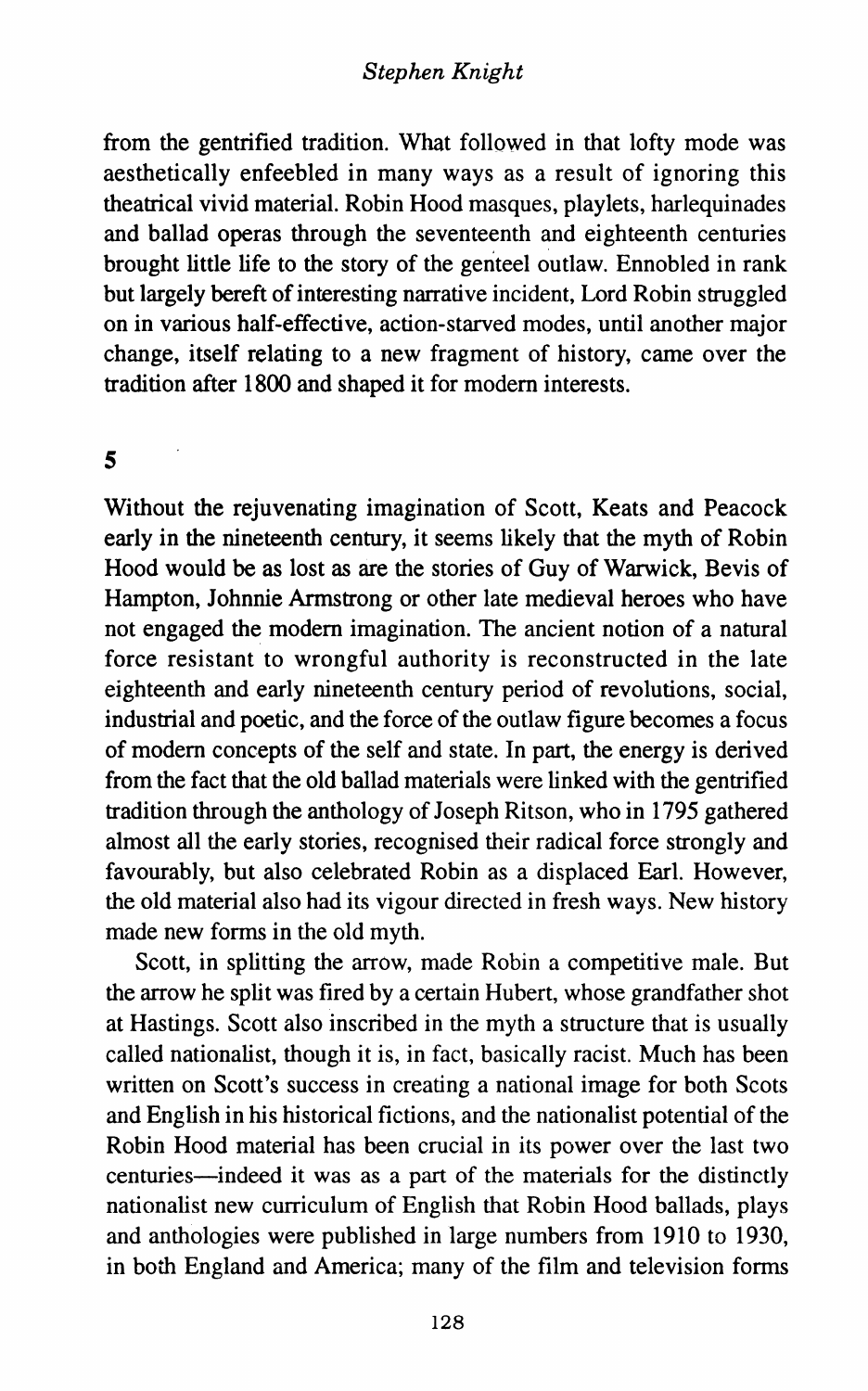derived directly from those materials.2o

But that nationalist appeal is itself bound up with another element that is new in the romantic period. Keats and his friend John Reynolds exchanged Robin Hood poems, and Leigh Hunt in particular developed stories in verse. These set the tone for the later treatment of the myth by Tennyson in *The Foresters* (1892) and by most of the minor Georgian poets, as well as many forgotten authors of bulky Victorian novels. Throughout these texts, a major element of Robin Hood's power is summed up in the word 'greenwood', which is a site alternative to the modem city: the thrust of the myth has become that of heritage. The forest, that natural place of old, has special new consoling power now that distant authority is not that of sheriff or abbot, but plainly that of mercantile capitalism and its unpalatable urban consequences. Poem after poem, novel after novel, rather thin plays, often for schoolchildren, all celebrate Robin and Marian as the spirits of a freer, cleaner, more natural England. There is a strong nationalist false consciousness in this heritage idea, a view of a truer nation in the past, in the greenwood.

To Scott's nationalist and masculinist renovation is added a political nostalgia which Keats presents most sharply, but is widely disseminated-most extensively, to give credit where it is due and rarely given, from the work of Thomas Love Peacock. His *Maid Marian*  (1822) may be the least reprinted of his prose, but in the stage version by J. R. Planche, it was extremely well known, much imitated (and in pantomime, pastiched) throughout the nineteenth century. Here Scott's story was combined for the first time with the idea of greenwood heritage, creating a mixture of national self-satisfaction, nature-focused false consciousness and aristocratic individualism.

This particular arrow has a long flight and considerable penetrative power. It was a potent ideological weapon both to entertain our period and also project its most conservative features. But that conservative development has not silenced earlier and more radical modes: the myth is never simple or single. It remains historically and politically multiple, and can include moments of modem leftism that recall original aspects of resistance. Errol Flynn's Robin of 1938 is evidently the enemy of Normans cast in the mould of Nazis. Michael Praed in the 1984 TV series is a telling combination of Robin the working class student radical and also the new age visionary. Kevin Costner in 1991 brought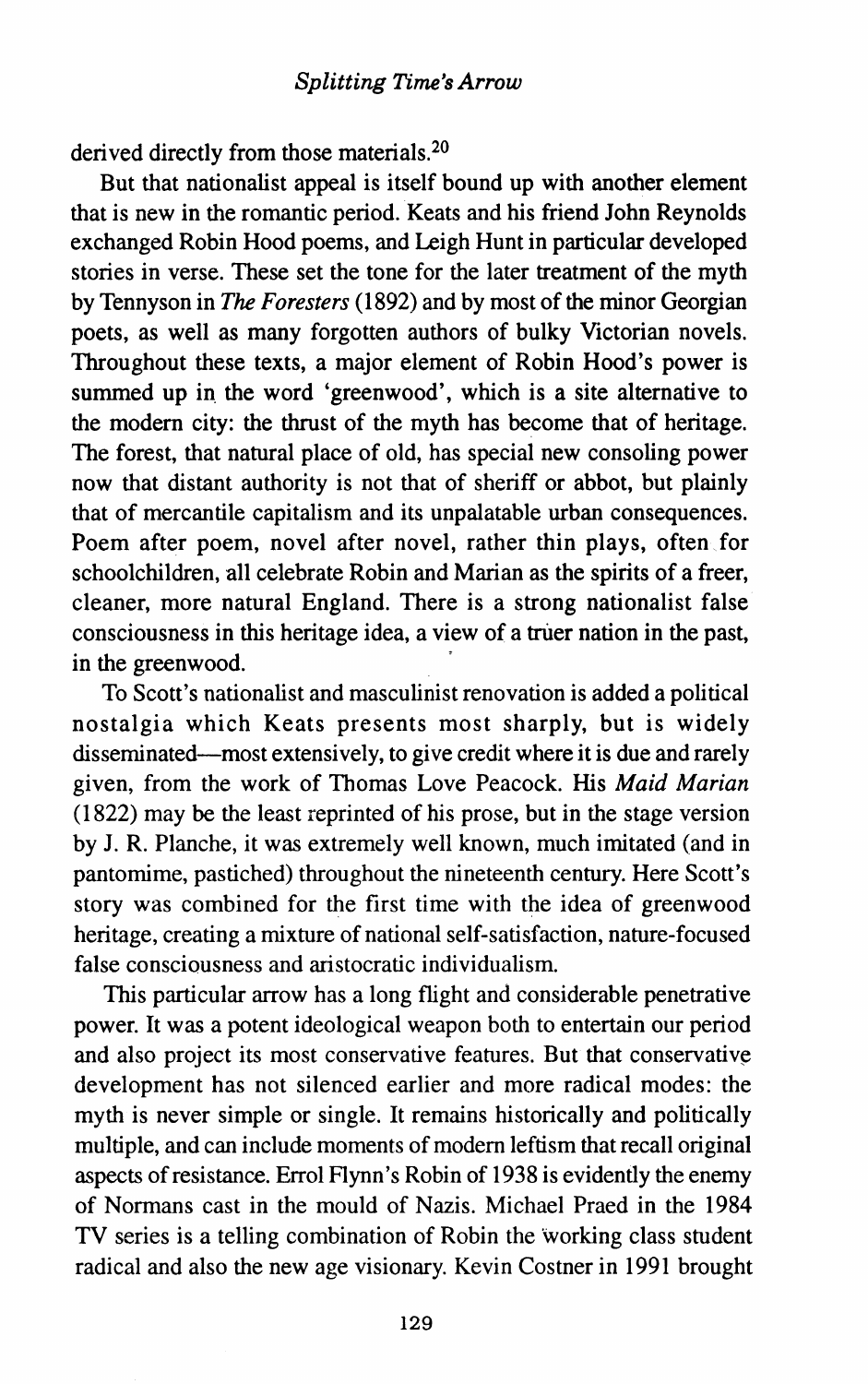international liberalism to the myth, having as assistant a literal Black Muslim.

Like Hubert's arrow, the Robin Hood myth splits into many elements, and they can be read for their immediate significance in terms of the politics and history of their time of production and consumption. Some remain strange, unique, and even less than heroic: in the remarkable Nottingham playlet *Robin Hood and his Crew of Souldiers* (1661)21 Robin yielded readily to the messenger of the newly crowned king. In the 1990s we can watch *Maid Marian* on BBC television: the genre is feminist farce and Robin is no more than a 'go-for-it boutique owner', who has designed the costumes: all real leadership is, for once, found in Marian. We will hear more from feminism yet, as at least one novel in that mode is now being written.

No doubt we will hear more too from the limited voice of biographical historicism, but however much that mode may retain an empiricist self-confidence, it is in reality just a part of the ongoing pattern of finding in Robin Hood a figure of what is in any period felt to be appealingly natural and liberatingly heroic—a process which may include a mapping of the whole forest of outlaw tradition, like the one I have just completed.

But I would claim for my study a methodological self-awareness. Whether they know it or not, all who study the outlaw hero also operate across the multiplicities of both myth and history, as I hope to have elucidated them—or at least some of them. To think of capturing all the features would be an ambitious folly worthy of the Sheriff. Whether it is a simple matter of defending late medieval local rights, or of re-shaping the modern hero of heritage, or the more elusive matter of writing a book about the whole myth and its significances, Robin Hood remains a moving target.

#### **Notes**

- *Robin Hood: A Complete Study of the English Outlaw,* Oxford, 1994.
- 2 To be found in F. J. Child, ed., *The English and Scottish Popular Ballads, 5*  Vo1s, reprint edn, New York, 1965; see Vol.3.
- 3 London, 1976.
- 4 Bellamy, *Robin Hood: An Historical Inquiry,* London, 1985; Holt, *Robin Hood,*  revised edn, London, 1990.
- *5 Paleographica Britannica,* Stamford, 1746, Vol.2, p.115.